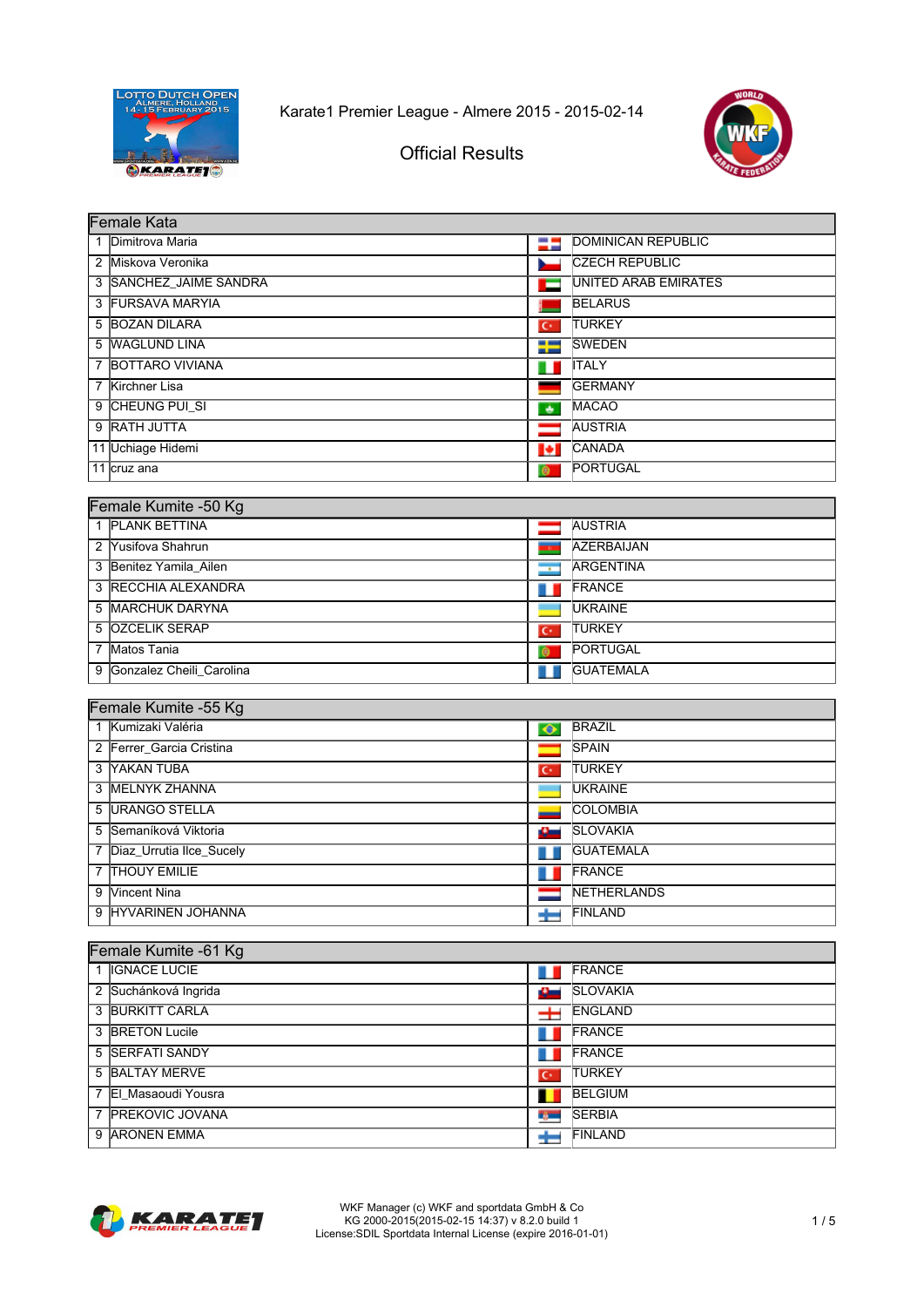



# Official Results

|   | 9 BRUEDERLIN RAMONA         | o     | <b>SWITZERLAND</b>      |  |  |
|---|-----------------------------|-------|-------------------------|--|--|
|   | <b>11 STELAND SONJA</b>     |       | <b>LUXEMBOURG</b>       |  |  |
|   | 11 MELNYK HALYNA            |       | <b>UKRAINE</b>          |  |  |
|   |                             |       |                         |  |  |
|   | Female Kumite -68 Kg        |       |                         |  |  |
|   | <b>BUCHINGER ALISA</b>      |       | <b>AUSTRIA</b>          |  |  |
| 2 | <b>PANETSIDOU VASSILIKI</b> | i im  | <b>GREECE</b>           |  |  |
|   | 3 Warda Kamila              |       | <b>POLAND</b>           |  |  |
| 3 | <b>Harvey Amelia</b>        | 士     | <b>ENGLAND</b>          |  |  |
|   | 5 BURUCU HAFSA SEYDA        | $C^*$ | <b>TURKEY</b>           |  |  |
| 5 | Debatty Luana               |       | <b>BELGIUM</b>          |  |  |
| 7 | Vizcaíno Cristina           |       | <b>SPAIN</b>            |  |  |
| 7 | <b>ABAT AYSE</b>            |       | FINLAND                 |  |  |
| 9 | Stefanovska Monika          | ₩     | <b>FYR of Macedonia</b> |  |  |
| 9 | Grimm Charlotte             |       | <b>GERMANY</b>          |  |  |
|   |                             |       |                         |  |  |
|   | Female Kumite 68+ Kg        |       |                         |  |  |
|   | <b>FLORENTIN ANNE LAURE</b> |       | <b>FRANCE</b>           |  |  |
|   | 2 KULISISTO HELENA          |       | $\Box$ FINI AND         |  |  |

| 2 KUUSISTO HELENA<br><b>FINLAND</b>                  |  |
|------------------------------------------------------|--|
| 3 ANTUNOVIC HANA<br><b>ISWEDEN</b>                   |  |
| 3 STEPASHKO ANASTASIYA<br><b>UKRAINE</b>             |  |
| 5 Tatarová Dominika<br><b>SLOVAKIA</b><br>£.         |  |
| 5 HOCAOGLU MELTEM<br><b>TURKEY</b><br>$\mathbf{C}^*$ |  |
| 7 Vicovac Andriana<br><b>SERBIA</b><br>tj.           |  |
| Bustian Laura<br><b>IGERMANY</b>                     |  |
| 9 Högling Josefin<br>∓<br><b>SWEDEN</b>              |  |

| Female Team Kata                                               |                         |  |  |
|----------------------------------------------------------------|-------------------------|--|--|
| 1 FIJLKAM ITALIA-NATIONAL TEAM KATA F<br><b>BATTAGLIA SARA</b> | <b>ITALY</b><br>ш       |  |  |
| <b>BOTTARO VIVIANA</b>                                         |                         |  |  |
| - PEZZETTI MICHELA                                             |                         |  |  |
| 2 Germany                                                      | <b>GERMANY</b>          |  |  |
| - BLEUL JASMIN                                                 |                         |  |  |
| - HEINRICH CHRISTINE                                           |                         |  |  |
| - WACHTER SOPHIE                                               |                         |  |  |
| 3 BELARUS                                                      | <b>BELARUS</b>          |  |  |
| l- FURSAVA ALIAKSANDRA                                         |                         |  |  |
| I- FURSAVA MARYIA                                              |                         |  |  |
| l- RAHAUTSOVA DARYA                                            |                         |  |  |
| 3 ICROATIA                                                     | <b>CROATIA</b><br>درتك  |  |  |
| L KIUK VLATKA                                                  |                         |  |  |
| - KRIVICIC PETRA                                               |                         |  |  |
| <b>PETROVIC MIHAELA</b>                                        |                         |  |  |
| 5 ITURKEY FEMALE TEAM KATA                                     | <b>ITURKEY</b><br>$C^*$ |  |  |
| - KILIC BUSRANUR                                               |                         |  |  |
| - KUSMUS RABIA                                                 |                         |  |  |
| <b>SAHIN GIZEM</b>                                             |                         |  |  |
| 5 ASD KARATE DO NOVENTA                                        | <b>ITALY</b><br>Ш       |  |  |
| - MENEGUZZO GIORGIA                                            |                         |  |  |
| REALE 1 FRANCESCA                                              |                         |  |  |
| <b>SIMEONI RACHELE</b>                                         |                         |  |  |

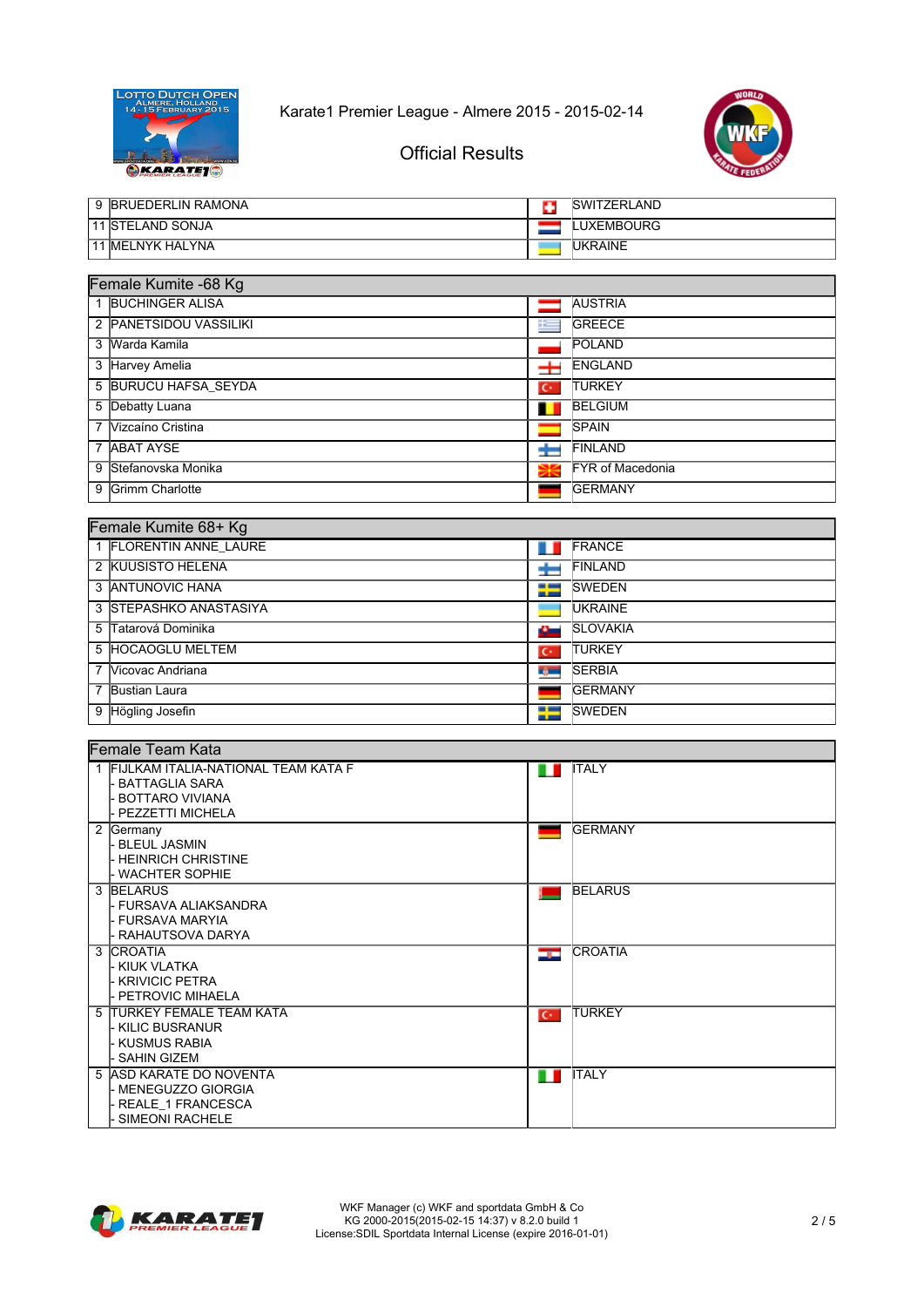



# Official Results

|                | Male Kata                    |                |                        |  |  |
|----------------|------------------------------|----------------|------------------------|--|--|
|                | Quintero Damian              |                | <b>ISPAIN</b>          |  |  |
| $\overline{2}$ | Salazar Jover Francisco Jose |                | <b>SPAIN</b>           |  |  |
| 3              | Carbonell_López José_Manuel  |                | <b>SPAIN</b>           |  |  |
| 3              | Caeiros Jorge                | $\circ$        | <b>PORTUGAL</b>        |  |  |
|                | 5 HIRVONEN PASI              | ÷              | <b>FINLAND</b>         |  |  |
|                | 5 YAKAN MEHMET               | $\mathbf{C}^*$ | <b>TURKEY</b>          |  |  |
|                | 7 DACK VU DUC MINH           | ш              | <b>FRANCE</b>          |  |  |
| 7              | Debrecenyi Jakub             |                | <b>ICZECH REPUBLIC</b> |  |  |
| 9              | <b>REA ANIELLO CARMINE</b>   | ш              | <b>ITALY</b>           |  |  |
|                | 9 MONTARELLO ENZO            |                | <b>FRANCE</b>          |  |  |
|                | 11 CALISKAN ARSLAN           | $\mathsf{C}^*$ | <b>ITURKEY</b>         |  |  |
|                | <b>11 NAGY BOTOND</b>        |                | <b>HUNGARY</b>         |  |  |
|                | 13 Karwacinski Christopher   | 士              | <b>ENGLAND</b>         |  |  |

|   | Male Kumite -60 Kg     |                          |                   |  |  |
|---|------------------------|--------------------------|-------------------|--|--|
|   | 1 BERENS GEOFFREY      |                          | NETHERLANDS       |  |  |
|   | 2 Tkebuchava David     | ₩                        | <b>GEORGIA</b>    |  |  |
|   | 3 Farzaliyev Firdovsi  | <b>TECH</b>              | <b>AZERBAIJAN</b> |  |  |
|   | 3 Dasoul Michael       |                          | <b>BELGIUM</b>    |  |  |
|   | 5 RENDON LLANOS ANDRES |                          | <b>COLOMBIA</b>   |  |  |
|   | 5 HEIMANN ALEXANDER    |                          | <b>IGERMANY</b>   |  |  |
|   | 7 KAYA AYKUT           | $\overline{C}$           | <b>ITURKEY</b>    |  |  |
|   | 7 Guliyev Ismayil      | $\overline{\phantom{a}}$ | <b>AZERBAIJAN</b> |  |  |
| 9 | Mustafayev Jeyhun      |                          | <b>AZERBAIJAN</b> |  |  |
| 9 | <b>PAPRUHA VALERII</b> |                          | <b>BELARUS</b>    |  |  |

| Male Kumite -67 Kg          |            |                   |  |  |
|-----------------------------|------------|-------------------|--|--|
| 1 Kousseksou Redouan        | $\star$    | <b>MOROCCO</b>    |  |  |
| 2 REZENDE FIGUEIRA VINICIUS | $\bullet$  | <b>BRAZIL</b>     |  |  |
| 3 DACOSTA STEVEN            |            | <b>IFRANCE</b>    |  |  |
| <b>3 KASERER THOMAS</b>     |            | <b>AUSTRIA</b>    |  |  |
| 5 RAMDANE KARIM             |            | <b>IFRANCE</b>    |  |  |
| 5 GARIN MARVIN              |            | <b>FRANCE</b>     |  |  |
| 7 Aghalarzade Tural         | $\epsilon$ | <b>AZERBAIJAN</b> |  |  |
| 7 Hasanov Rafiz             | 767        | <b>AZERBAIJAN</b> |  |  |
| 9 Thomas Jordan             | ᆂ          | <b>ENGLAND</b>    |  |  |
| 9 UYGUR BURAK               | $C^*$      | <b>ITURKEY</b>    |  |  |
| 11 Custinne julien          |            | <b>BELGIUM</b>    |  |  |
| 11 KHAKHULA OLEKSANDR       |            | <b>UKRAINE</b>    |  |  |

#### Male Kumite -75 Kg

|  | <b>NAGCI SERKAN</b> |     | UNITED ARAB EMIRATES |  |
|--|---------------------|-----|----------------------|--|
|  | 2 Abild Ludvig      | - - | DENMARK              |  |
|  | 3 Aghayev Rafael    |     | AZERBAIJAN           |  |
|  | 3 DA COSTA LOGAN    |     | <b>IFRANCE</b>       |  |

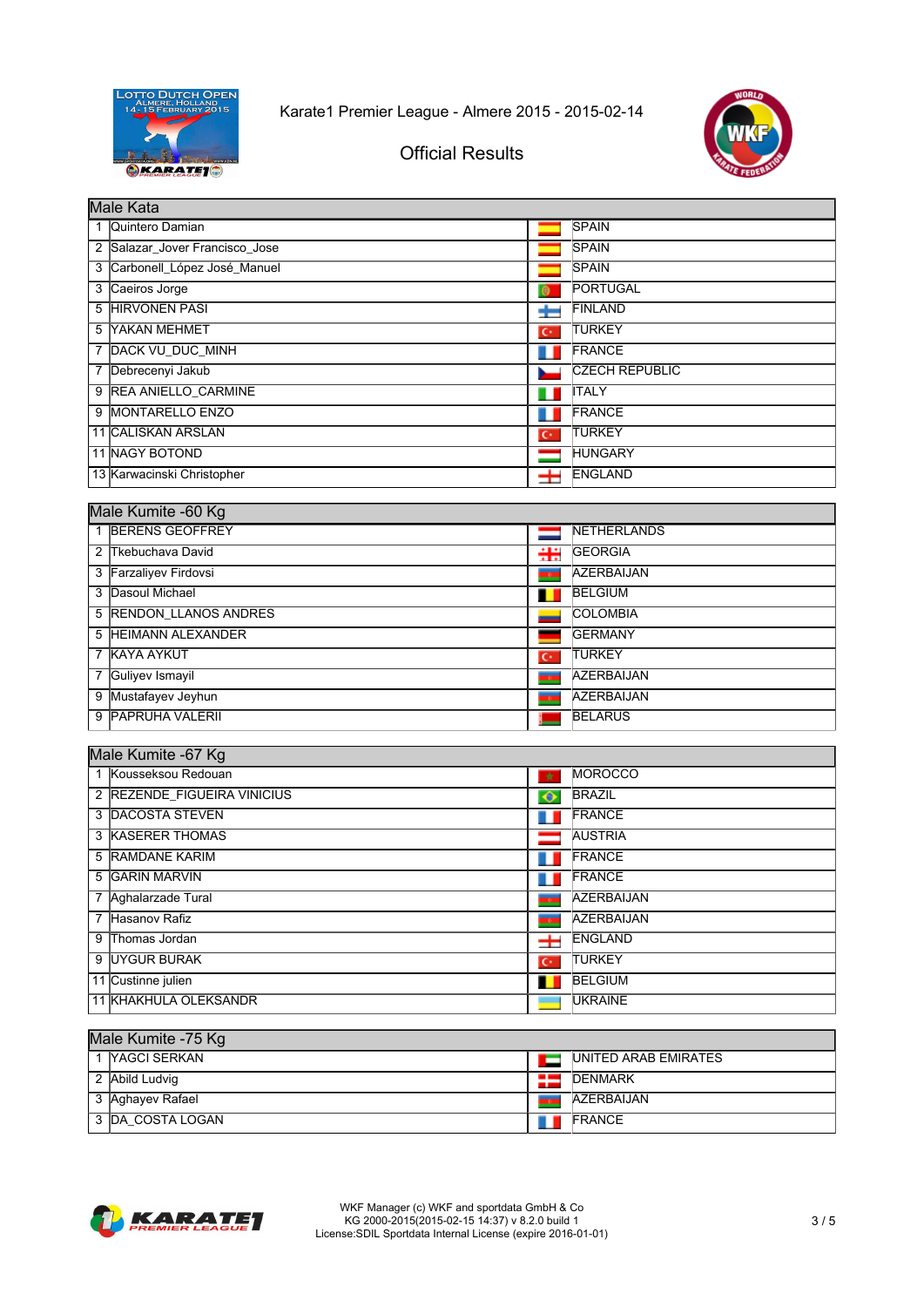



٦

## **Official Results**

|   | 5 HONING DAVID BUDA |   | <b>HUNGARY</b>            |
|---|---------------------|---|---------------------------|
|   | 5 BOUAZZA AMIN      |   | <b>IFRANCE</b>            |
| 7 | <b>SMAAL RENE</b>   |   | <b>INETHERLANDS</b>       |
|   | 7 SLIMANI WALID     |   | <b>IFRANCE</b>            |
|   | 9 SAHIN MURAT       | Ŧ | SWITZERLAND               |
|   | 9 Scott Thomas      | ≔ | <b>IUNITED STATES</b>     |
|   | 11 lebrun lou       |   | <b>IFRANCE</b>            |
|   | 11 Antonyan Arutyun |   | <b>RUSSIAN FEDERATION</b> |

## Male Kumite -84 Kg

| m |                        |                          |                          |  |
|---|------------------------|--------------------------|--------------------------|--|
|   | 1 GRILLON KENJI        |                          | FRANCE                   |  |
|   | 2 AKTAS UGUR           | $C^*$                    | <b>TURKEY</b>            |  |
|   | 3 WOLD DONOVAN         |                          | <b>NETHERLANDS</b>       |  |
|   | 3 Antiki Simon         | ₩                        | <b>IFYR of Macedonia</b> |  |
|   | 5 Balzan Steven        |                          | <b>FRANCE</b>            |  |
|   | 5 CHOBOTAR VALERII     |                          | <b>UKRAINE</b>           |  |
|   | 7 MIJALKOVIC UROS      | <b>Type</b>              | <b>SERBIA</b>            |  |
|   | 7 VIBERG LARSEN JOAKIM | =                        | <b>DENMARK</b>           |  |
|   | 9 SERFATI Mickael      |                          | <b>IFRANCE</b>           |  |
|   | 9 Amargos Miguel       | $\overline{\phantom{a}}$ | <b>ARGENTINA</b>         |  |
|   | 11 LUCA MARCO          | o                        | <b>ISWITZERLAND</b>      |  |
|   | 11 Sestakov Aleksandar | t juni                   | <b>SERBIA</b>            |  |

### Male Kumite 84+ Kg

| 1 HORNE JONATHAN     |                          | <b>GERMANY</b>          |
|----------------------|--------------------------|-------------------------|
| 2 Atamov Shahin      | $\overline{\phantom{a}}$ | <b>AZERBAIJAN</b>       |
| 3 Jeknic Velimir     | ng m                     | <b>SERBIA</b>           |
| 3 SHEPPARD MORENO    |                          | <b>INETHERLANDS</b>     |
| 5 NESTOROVSKI MARTIN | Ж                        | <b>FYR of Macedonia</b> |
| 5 Boulesnane Lonni   |                          | <b>FRANCE</b>           |
| 7 SAHINTEKIN YASER   | $\mathbf{C}^*$           | <b>ITURKEY</b>          |
| 7 Irecouso Franco    | $\sqrt{1 - \frac{1}{2}}$ | <b>ARGENTINA</b>        |
| 9 Mauer Marvin       |                          | <b>IGERMANY</b>         |
| 9 BITEVIC SLOBODAN   | rg –                     | <b>SERBIA</b>           |
| 11 Heydarli Orkhan   | <b>TO</b>                | <b>AZERBAIJAN</b>       |

| lMale Team Kata |                                       |     |                |  |
|-----------------|---------------------------------------|-----|----------------|--|
|                 | 1 FIJLKAM ITALIA-NATIONAL TEAM KATA M | ш   | <b>ITALY</b>   |  |
|                 | <b>BUSATO MATTIA</b>                  |     |                |  |
|                 | - IODICE ALESSANDRO                   |     |                |  |
|                 | - TOCCO ALFREDO                       |     |                |  |
|                 | 2 FRENCH MALE KATA TEAM 2             |     | <b>FRANCE</b>  |  |
|                 | - JEANNOT LUCAS                       |     |                |  |
|                 | - MONTARELLO ENZO                     |     |                |  |
|                 | - ZEMOURI AHMED                       |     |                |  |
|                 | 3 CROATIA                             | درد | <b>CROATIA</b> |  |
|                 | - ERMENC IVAN                         |     |                |  |
|                 | - MASKARIN FRANJO                     |     |                |  |
|                 | - PADOVAN DAMJAN                      |     |                |  |
|                 | 3 ITURKEY MALE TEAM KATA              | ю   | <b>TURKEY</b>  |  |